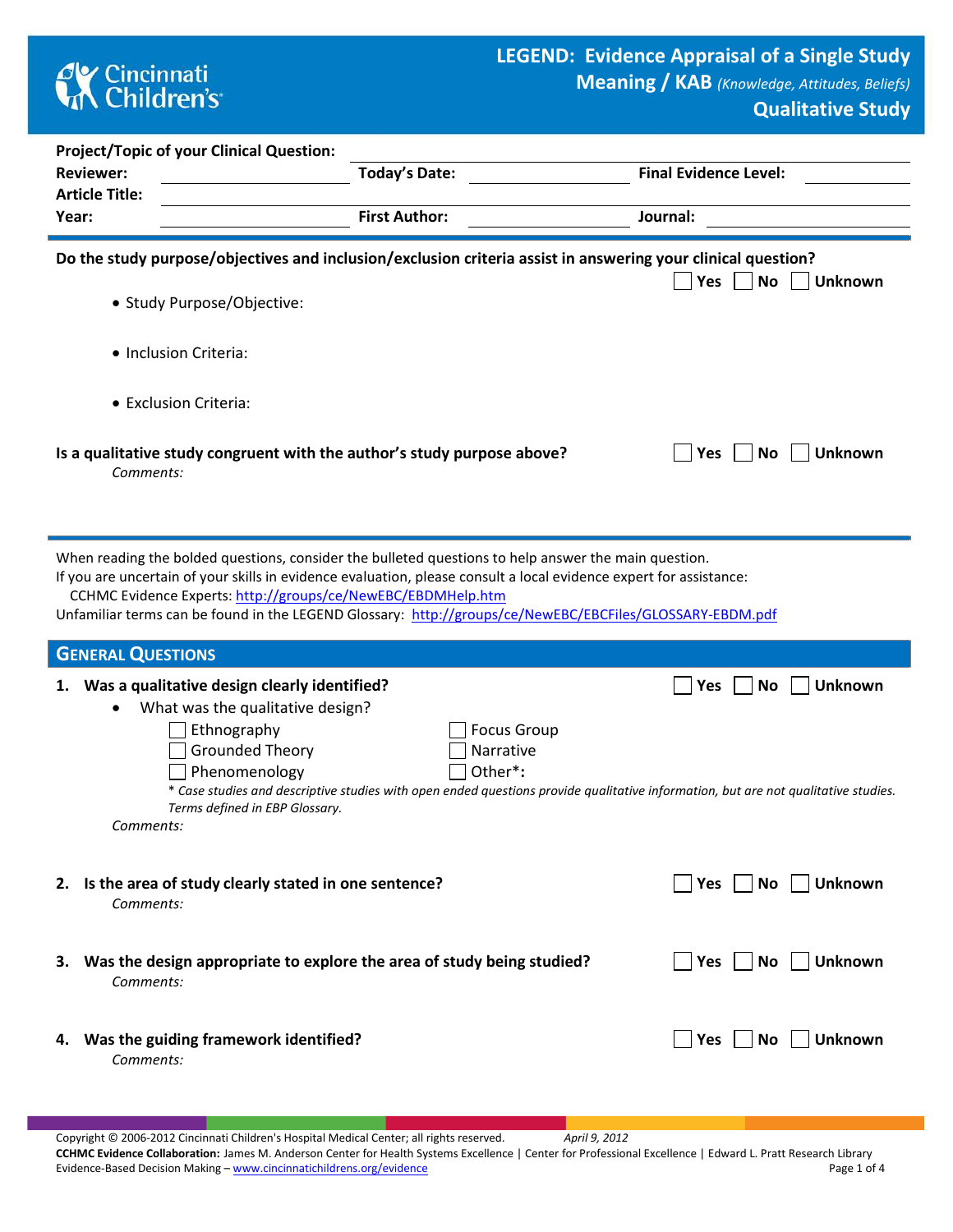|    | Cincinnati<br>K Children's                                                                                                                                                                                                             | <b>LEGEND: Evidence Appraisal of a Single Study</b> |            |           | <b>Meaning / KAB</b> (Knowledge, Attitudes, Beliefs) |
|----|----------------------------------------------------------------------------------------------------------------------------------------------------------------------------------------------------------------------------------------|-----------------------------------------------------|------------|-----------|------------------------------------------------------|
|    |                                                                                                                                                                                                                                        |                                                     |            |           | <b>Qualitative Study</b>                             |
| 5. | Was the guiding framework appropriate for the area of study being evaluated?<br>Comments:                                                                                                                                              |                                                     | <b>Yes</b> | <b>No</b> | <b>Unknown</b>                                       |
| 6. | Was the setting clearly identified for the area of study being studied?<br>Was the setting appropriate for the area of study being studied?<br>Comments:                                                                               |                                                     | <b>Yes</b> | <b>No</b> | <b>Unknown</b>                                       |
|    | 7. Was the context of the participants analyzed using the words of the participants?<br>Comments:                                                                                                                                      |                                                     | Yes        | No        | <b>Unknown</b>                                       |
|    | <b>EVALUATION CRITERIA FOR QUALITATIVE STUDIES</b>                                                                                                                                                                                     |                                                     |            |           |                                                      |
|    | <b>CREDIBILITY:</b><br><b>ARE THE FINDINGS CREDIBLE?</b>                                                                                                                                                                               |                                                     |            |           |                                                      |
| 8. | Was the researcher known and trusted by the participants?<br>How was trust developed among the participants?<br>How long was the researcher in the environment of the participants prior to collecting data?<br>$\bullet$<br>Comments: |                                                     | <b>Yes</b> | <b>No</b> | <b>Unknown</b>                                       |
|    | <b>CONFIRMABILITY:</b><br>ARE THE FINDINGS VERIFIED WITHIN THE CONTEXT?                                                                                                                                                                |                                                     |            |           |                                                      |
| 9. | Did the researcher report how findings (themes) were confirmed?<br>How were themes confirmed?<br>Participants<br>Experts<br>Reflections with Participants throughout Study<br>Use of Field Notes<br>Comments:                          |                                                     | Yes        | <b>No</b> | <b>Unknown</b>                                       |
|    | <b>MEANING IN CONTEXT:</b><br>ARE THE FINDINGS REPORTED WITHIN THE CONTEXT OF THE AREA OF STUDY?                                                                                                                                       |                                                     |            |           |                                                      |
|    | 10. Does the researcher discuss the findings (themes) within a socio-cultural context?<br>Were the findings reported in terms of the context:<br>of the participants<br>of the culture / group<br>of the environment<br>Comments:      |                                                     | Yes        | No        | <b>Unknown</b>                                       |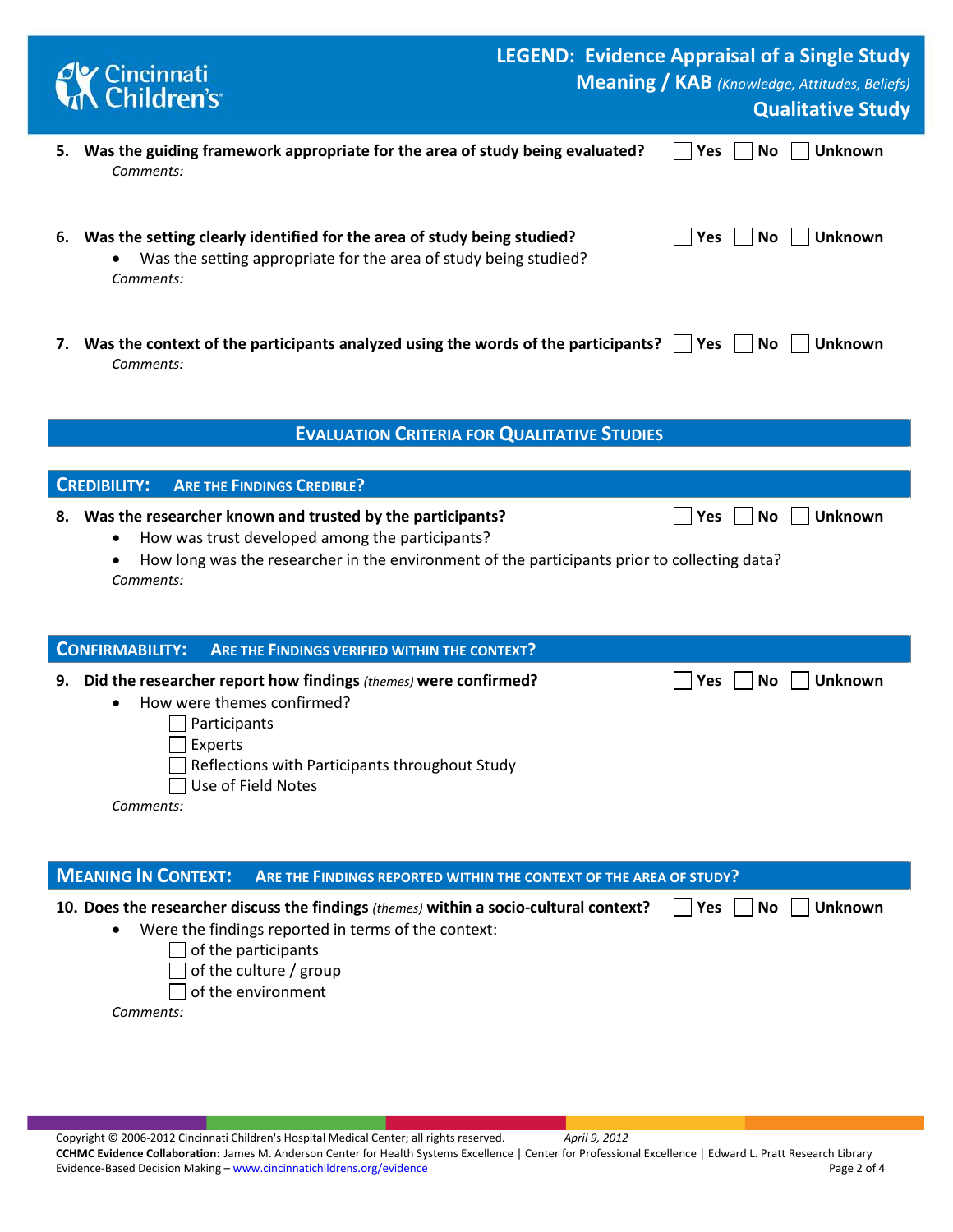

### **LEGEND: Evidence Appraisal of a Single Study**

**Meaning / KAB** *(Knowledge, Attitudes, Beliefs)*

### **Qualitative Study**

| <b>SATURATION:</b><br>WAS THE DATA COLLECTED UNTIL THERE WAS NO NEW INFORMATION COMING FORTH?                                                                                                                                                                            |                                                                                                  |  |  |  |  |  |  |
|--------------------------------------------------------------------------------------------------------------------------------------------------------------------------------------------------------------------------------------------------------------------------|--------------------------------------------------------------------------------------------------|--|--|--|--|--|--|
| 11. Was saturation of data discussed and reached?<br>If yes, what was the sample size (number of participants)?<br>If no, were there at least 10 participants $(N \geq 10)$ ?<br>$\bullet$<br>Was the sample size justified in the discussion?<br>$\bullet$<br>Comments: | <b>Unknown</b><br><b>No</b><br><b>Yes</b><br>Unknown<br>Yes<br>No<br><b>No</b><br>Unknown<br>Yes |  |  |  |  |  |  |
| <b>RECURRENT PATTERNING:</b><br>IS THERE CONSISTENCY IN REPEATED PATTERNS, THEMES, & ACTS OVER TIME?                                                                                                                                                                     |                                                                                                  |  |  |  |  |  |  |
| 12. Was the data analysis method identified?<br>Comments:                                                                                                                                                                                                                | Unknown<br><b>No</b><br><b>Yes</b>                                                               |  |  |  |  |  |  |
| 13. Were the themes reported in terms of the theoretical framework?<br>Were the themes supported by raw data?<br>Did the raw data fall into patterns?<br>$\bullet$<br>Were patterns reported as themes?<br>Comments:                                                     | <b>Unknown</b><br>No<br><b>Yes</b>                                                               |  |  |  |  |  |  |
|                                                                                                                                                                                                                                                                          |                                                                                                  |  |  |  |  |  |  |
| <b>TRANSFERABILITY:</b><br><b>ARE THE FINDINGS TRANSFERABLE?</b><br>14. Is this information gained from the study applicable to similar groups and<br>contexts?<br>Comments:                                                                                             | <b>Unknown</b><br>Yes<br>No                                                                      |  |  |  |  |  |  |
| What is applicable to my patient population?<br>$\bullet$<br>Comments:                                                                                                                                                                                                   |                                                                                                  |  |  |  |  |  |  |
| <b>ADDITIONAL COMMENTS OR CONCLUSIONS ("TAKE-HOME POINTS"):</b>                                                                                                                                                                                                          |                                                                                                  |  |  |  |  |  |  |